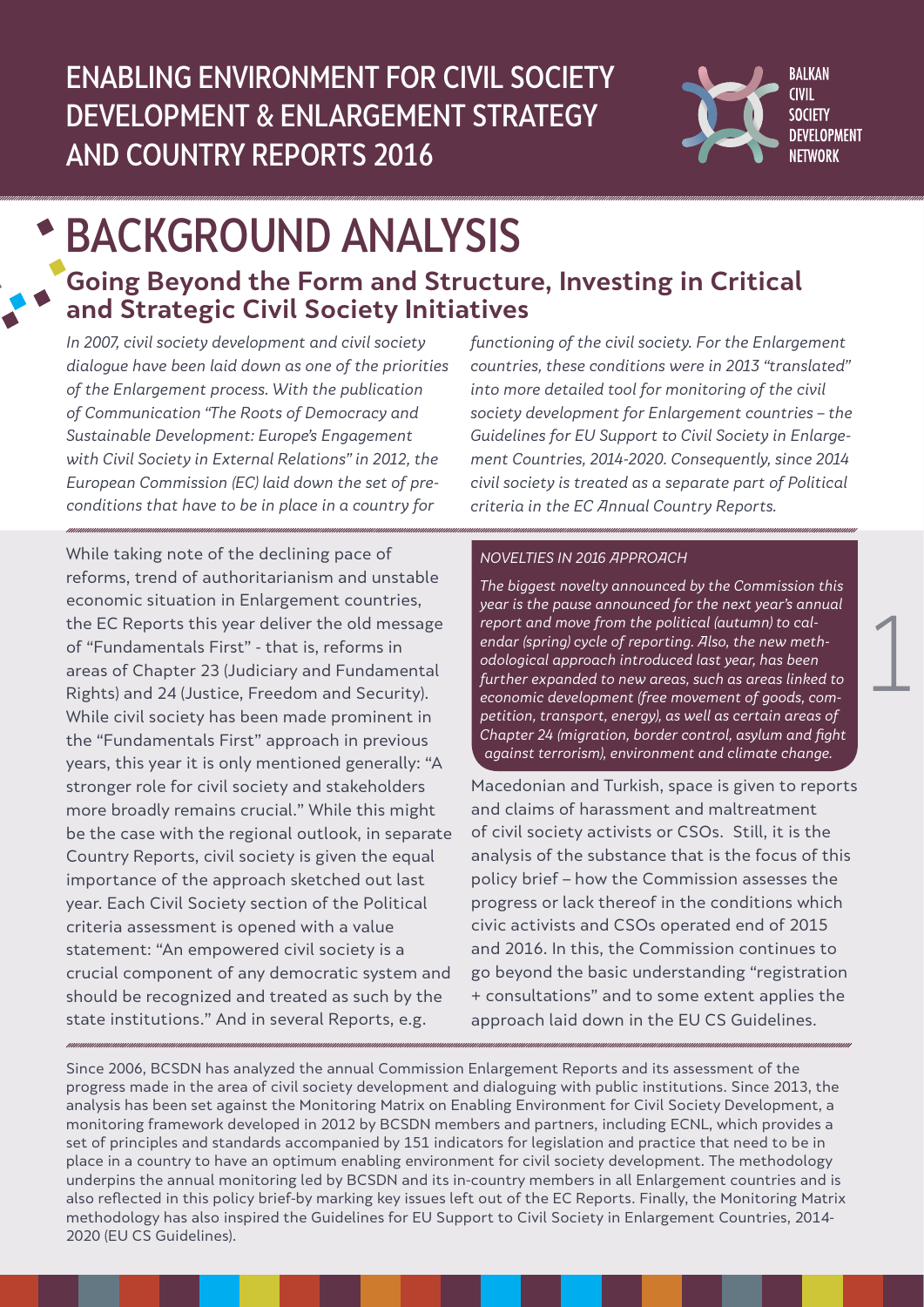# CIVIL SOCIETY ENABLING ENVIRONMENT



| <b>Area 1: Basic Legal Guarantees</b><br>of Freedoms <sup>1</sup>                     |                                                                                                                                                                     |  |
|---------------------------------------------------------------------------------------|---------------------------------------------------------------------------------------------------------------------------------------------------------------------|--|
| <b>Principle</b>                                                                      | <b>Standard/Benchmark</b>                                                                                                                                           |  |
| Sub-area 1.1.: Freedom of association                                                 |                                                                                                                                                                     |  |
| Freedom of<br>association is<br>guaranteed<br>and exercised<br>freely by<br>everybody | All individuals and legal entities<br>can freely establish and participate<br>in informal and/or registered<br>organizations offline and online                     |  |
|                                                                                       | CSOs operate freely without<br>unwarranted state interference<br>in their internal governance and<br>activities                                                     |  |
|                                                                                       | CSOs can freely seek and secure<br>financial resources from various<br>domestic and foreign sources to<br>support their activities                                  |  |
| Sub-area 1.2.: Related freedoms                                                       |                                                                                                                                                                     |  |
| Freedoms of<br>assembly<br>and<br>expression are<br>guaranteed to<br>everybody        | CSO representatives, individually or<br>through their organization, enjoy<br>freedom of peaceful assembly                                                           |  |
|                                                                                       | CSO representatives, individually or<br>through their organizations enjoy<br>freedom of expression                                                                  |  |
|                                                                                       | Civil society representatives,<br>individually and through their<br>organizations, have the rights<br>to safely receive and impart<br>information through any media |  |

## **Basic Guarantees to the Freedoms: Freedom of Association, Assembly & Expression**

2

This year's Reports note rise in incidents and cases of violation of basic freedoms, such as freedom of association, peaceful assembly and expression.

Restrictions on **freedom of association** were this year again reported in Montenegro and Turkey, as well as in Macedonia. While in Montenegro it was due to intimidation to civil society activists, freedom of association was overly restricted in

Turkey as part of the post-coup measures taken by the Government. Closure of vast numbers of CSOs, restrictions on registrations, challenges to regular operations through penalties and discriminatory practices, and detentions of human rights defenders best exemplify the state at play in Turkey. In Macedonia, targeted investigations and infringement of privacy by law enforcement agencies when CSOs disagreed with the government on sensitive political issues were noted. In addition, the registration process in Albania remained cumbersome due to high registration costs, lengthy procedures and lack of specialized judges on CSOs' legal issues.

In the area of **freedom of peaceful assembly**,

Macedonia again attracted attention in light of the series of anti-government protests led by the civic movement dubbed the 'Colorful Revolution'. The Report notes that individual activists have been fined and taken to court following civil disobedience during the protests. This year, backsliding was also noted in

#### MISSING ISSUES FROM EC REPORTS2

**Region:** Lack of official and conclusive data on the civil society sector, which limits the comprehensive analysis of the civil society in the region.

**Serbia:** As part of a comprehensive Civil Code, the Law on Associations and the Law on Endowments and Foundations are undergoing changes that hinder freedom of association and estrange the actual laws from international standards. Meanwhile, a new Public Assembly Act has been adopted with its provisions out of line with international standards.

Turkey, whereby a number of protests were seen as security threats and where a widespread use of excessive force against peaceful protesters was also noted.

The Reports also bring into spotlight increased violations on **freedom of expression** in Macedonia, Montenegro, Serbia and Turkey, whereby CSOs and civil society activists have been targeted on a personal basis by the pro-government media

<sup>1.</sup> The Monitoring Matrix on Enabling Environment for Civil Society Development standards and benchmarks.

<sup>2.</sup> Key findings of the Monitoring Matrix Country Reports that were not addressed in the EC Country Reports.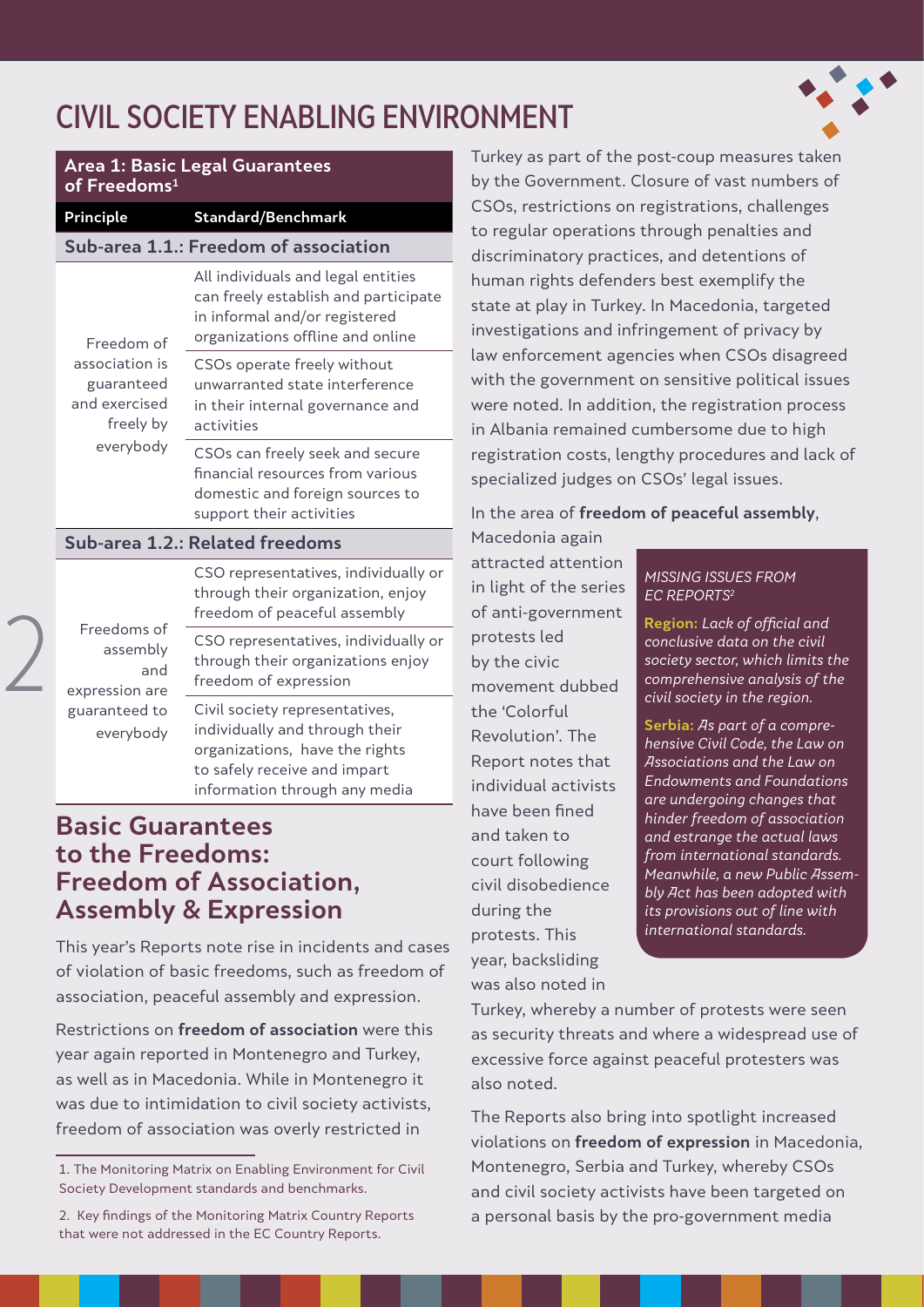through smear campaigns and subjected to harsh and disproportionate criticism by high-level officials.

In assessing whether CSOs can **freely seek and secure financial resources** from various domestic and foreign sources to support their activities, Kosovo has been singled out for the second year in a row as the amendment to the Law on money laundering and anti-terrorism was not adequately consulted, hampering CSOs' effective ability to operate.

#### **Area 2: Framework for CSOs' Financial Viability and Sustainability**

**Principle Standard/Benchmark**

#### **Sub-area 2.1: Tax/fiscal treatment for CSOs and their donors**

| CSOs and<br>donors | Tax benefits are available on<br>various income sources of CSOs |
|--------------------|-----------------------------------------------------------------|
| enjoy              |                                                                 |
| favorable          | Incentives are provided for                                     |
| tax treatment      | individual and corporate giving.                                |

#### **Sub-area 2.2.: State support**

| State support<br>to CSOs is<br>provided in a<br>transparent<br>way and spent<br>in an<br>accountable<br>manner | Public funding is available for<br>institutional development of CSOs,<br>project support and co-financing of<br>EU and other grants |
|----------------------------------------------------------------------------------------------------------------|-------------------------------------------------------------------------------------------------------------------------------------|
|                                                                                                                | Public funding is distributed in<br>a prescribed and transparent<br>manner                                                          |
|                                                                                                                | There is a clear system of<br>accountability, monitoring and<br>evaluation of public funding                                        |
|                                                                                                                | Non-financial support is available<br>from the state                                                                                |

#### **Sub-area 2.3: Human resources**

State policies and the legal environment stimulate and facilitate employment, volunteering and other engagements with CSOs

CSOs are treated in an equal manner to other employers

There are enabling volunteering policies and laws

The educational system promotes civic engagement

## **Framework for CSO Financial Viability and Sustainability: Tax Regime, State Support & Human Resources**

Similarly to last year, EC again highlighted the lack of stimulating fiscal frameworks for giving, transparent access and distribution of public funds and human resources development, all of which are making civil society dependent on limited number of donors and other sources hindering their ability to plan long-term and work independently. EC's continued and systematic monitoring of issues related to CSO financial viability and sustainability in all Reports for a second year in a row, heads us to conclude that EC is acknowledging the importance and the need for a more comprehensive approach to civil society development by public institutions, CSOs and stakeholders.

In the area of **tax regime**, shortcomings were identified in three countries. Reports highlight that the legal frameworks on tax deductions in Kosovo and Turkey remain discouraging for donations to CSOs. Similarly to last year, Albania was criticized as the current legislation does not provide for any tax incentives for individual

or corporate donations to CSOs; for the procedure for VAT reimbursement on IPA projects still not being functional and the lack of tax inspectors' capacities. Positively noted are the corporate

#### MISSING OUT FROM EC REPORTS

**Region:** CSOs still do not sufficiently diversify their funding remaining overly-dependent on the limited public funding and foreign funds

3

**Serbia:** The Ministry of Finance has still not taken into consideration the submitted draft amendments to the Personal Tax Law and the Profit Tax Law nor made appropriate changes in the laws.

donations to CSOs licensed providers of social services in Serbia, which are finally exempt from VAT.

With regards to **public funding**, positive steps have been noted in Bosnia and Herzegovina on local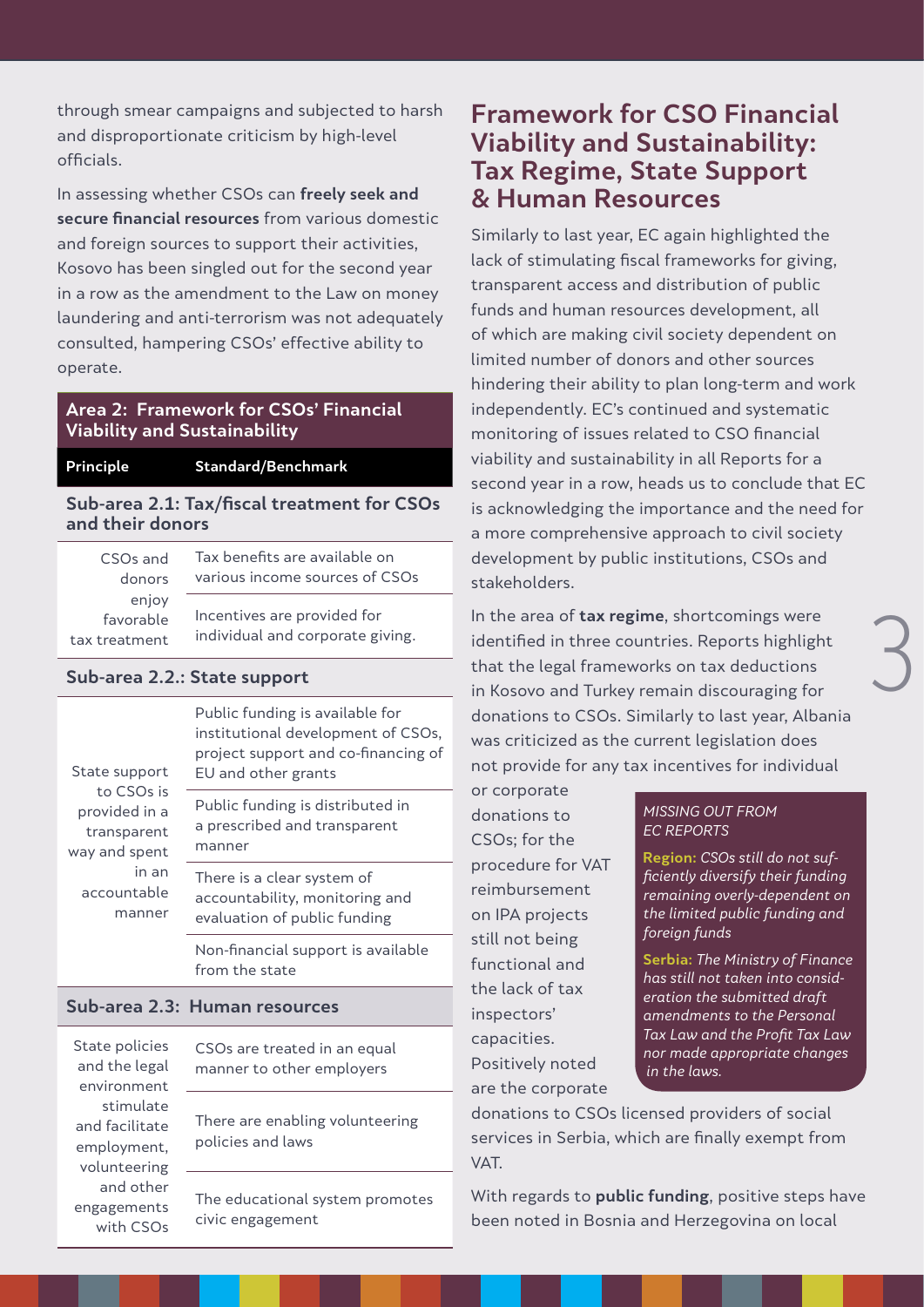level and Kosovo, as model ensuring transparent mechanisms for distribution of public funding for CSOs were identified. Nonetheless, sufficiency, transparency and efficiency of public funding remain to be issues of concern for a second year in a row. Challenges with transparency of allocation of public funds to CSOs were reported in Bosnia and Herzegovina, Kosovo and Turkey. In Albania, Macedonia and Montenegro, an appropriate framework and efficient system of public funding are still not in place and public funds remains insufficient. The latter is also of particular concern in Turkey, whereby CSOs are financially vulnerable and dependent on public project grants, but also in Montenegro where the Law on gaming, which serves as the largest source of public financing for CSOs, is for years not being implemented properly.

Similarly to last year, the issue of **state nonfinancial support** was mentioned only in the Report for Montenegro noting that "the priorities identified in the Strategy for development of nongovernmental organisations (NGOs) 2014-2016 on transparent procedures for free concessions of public spaces to NGOs have not been addressed".

4

Three Country Reports this year take into consideration **human resource development** aspect for civil society development, more precisely, the enabling volunteering policies and laws. Progress has been recorded in Albania as the Law on volunteerism was enacted by parliament. In Montenegro by contrast, the report highlights that conditions conducive to voluntary work, civic activism and social entrepreneurship need to be created. Similarly, the Report on Serbia pinpoints that "the legal framework for volunteering needs to further encourage voluntary work, including as part of co-financing projects".

### **Public institutions - CSOs Relations**

In line with previous Reports, cooperation between civil society and state bodies has again attracted the most attention. Positive steps in the **framework and practices for cooperation** have been noticed in three countries, yet with hindrances. In Albania, the Law on the

establishment and functioning of the Nacional Council for Civil Society (NCCS) has been adopted nonetheless the selection of CSO representatives was not clearly set out in the Law and was

| Area 3: Government – CSO Relationship                                                                      |                                                                                                                                                |  |
|------------------------------------------------------------------------------------------------------------|------------------------------------------------------------------------------------------------------------------------------------------------|--|
| Principle                                                                                                  | <b>Standard/Benchmark</b>                                                                                                                      |  |
| cooperation                                                                                                | Sub-area 3.1.: Framework and practices for                                                                                                     |  |
| There is a<br>strategic<br>approach to<br>furthering<br>state-CSO<br>cooperation<br>and CSO<br>development | The State recognizes, through<br>policies and strategies, the<br>importance of the development of<br>and cooperation with the sector           |  |
|                                                                                                            | The State recognizes, through the<br>operation of its institutions, the<br>importance of the development of<br>and cooperation with the sector |  |
| Sub-area 3.2: Involvement in policy- and<br>decision-making processes                                      |                                                                                                                                                |  |
| CSO <sub>s</sub> are<br>effectively<br>included in<br>the policy<br>and decision-<br>making                | There are standards enabling CSO<br>involvement in decision-making,<br>which allow for CSO input in a<br>timely manner.                        |  |
|                                                                                                            | All draft policies and laws are easily<br>accessible to the public in a timely<br>manner                                                       |  |
|                                                                                                            | CSO representatives are equal                                                                                                                  |  |

partners in discussions in crosssector bodies and are selected through clearly defined criteria and processes

#### **Sub-area 3.3: Collaboration in service provision**

process

| There is a<br>supportive<br>environment<br>for CSO<br>involvement<br>in service<br>provision | CSOs are engaged in different<br>services and compete for state<br>contracts on an equal basis to<br>other providers                                     |
|----------------------------------------------------------------------------------------------|----------------------------------------------------------------------------------------------------------------------------------------------------------|
|                                                                                              | The state has committed to<br>funding services and the funding<br>is predictable and available over a<br>longer-term period                              |
|                                                                                              | The state has clearly defined<br>procedures for contracting services<br>which allow for transparent<br>selection of service providers,<br>including CSOs |
|                                                                                              | There is a clear system of<br>accountability, monitoring and                                                                                             |

evaluation of service provision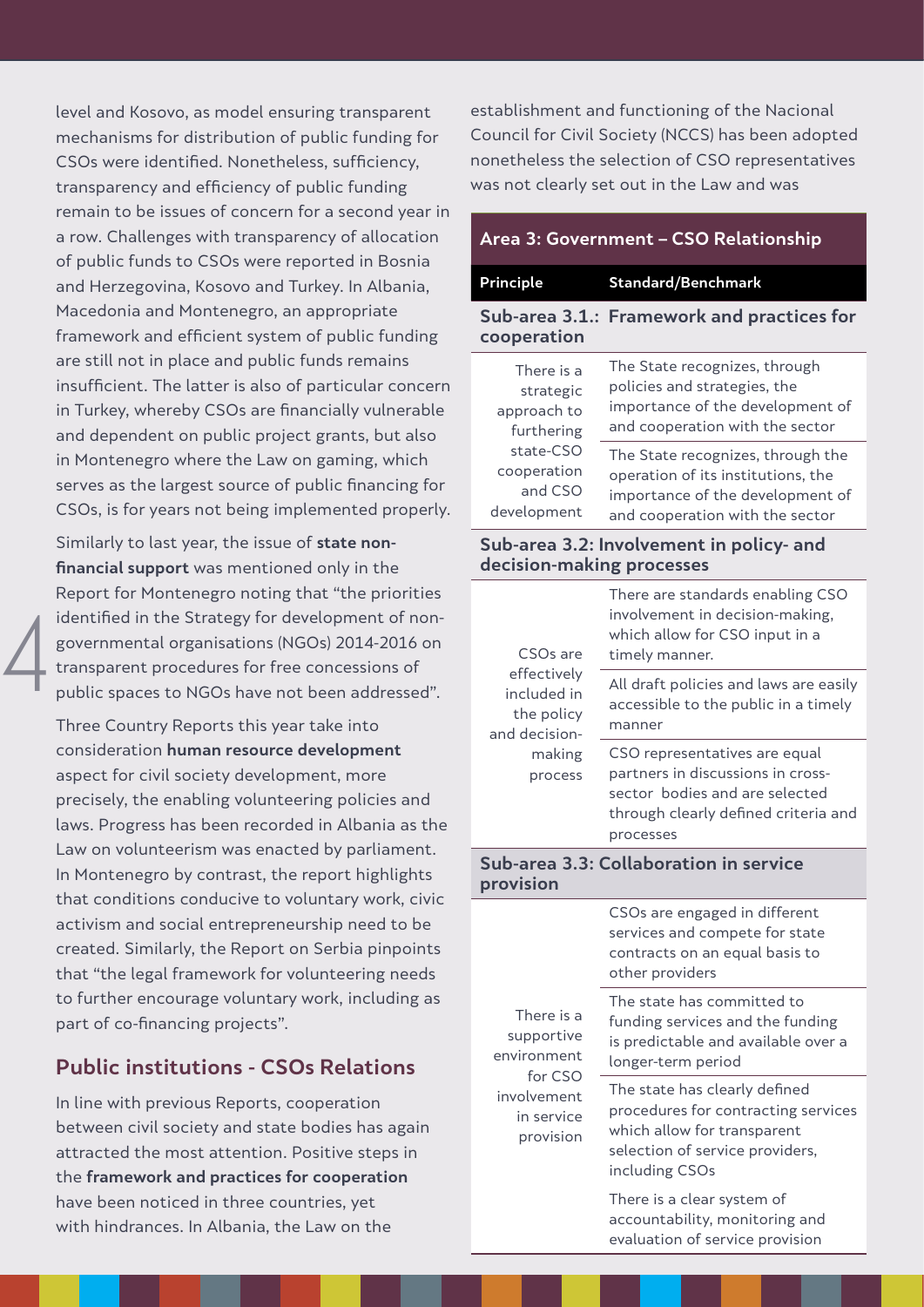#### MISSING OUT FROM EC REPORTS

**Region:** Involvement of CSOs in service provision on behalf of the state is under-regulated and rarely practiced.

**Bosnia and Herzegovina:** Consultations in legislative drafting of the Council of Ministers that bind each ministry to hold consultations are still not being implemented in practice.

concluded only with international assistance. In Bosnia and Herzegovina, 23 institutions at all levels of government designated specific bodies or contact points in charge of dialogue with CSOs, but a

strategic framework for cooperation with CSOs is still lacking. In Serbia, a new Director of the Government Office for Cooperation with Civil Society was finally appointed one year after the resignation of his predecessor, nevertheless, the National strategy for an enabling environment for development of CSOs 2015-2019 has still not been adopted and the Council for Civil Society Cooperation is yet to be established.

Lack of engagement and capacities by many ministries in Kosovo and the Council for the Development of NGOs in Montenegro undercut efforts of CSOs to implement the strategy on cooperation with civil society and effectively influence government decisions respectively. Serious concerns have been raised in Macedonia as the Government adopted a Decision on the establishment of a Council for Cooperation with the civil sector, only 2 working days after informing the CSOs and proceeded with improper selection process of CSO representatives. Moreover, inadequate administrative capacity and the lack of funds in the Unit for NGO Cooperation prevent the implementation of the 2012-2017 Strategy for Cooperation with Civil Society, while the drafting of the 2015-2017 Action Plan is still pending. Again, Turkey remains to be noted as the only Enlargement country where an overall government strategy for cooperation with civil society is not in place.

With regards to **involvement in policy - and decision - making processes**, amid progress being observed in several countries, more effective and

systematic involvement of CSOs and political commitment remain to be a challenge. Positive steps have been noticed most significantly in Kosovo where Minimum Standards for Public Consultations designed jointly with CSOs, were adopted, whereas in Bosnia and Herzegovina, e-consultations web platform was launched involving 9 ministries and 14 agencies at the state level. In Albania, Bosnia and Herzegovina, Montenegro, Serbia and Turkey, CSOs actively participated in working groups, nevertheless, their role remained passive overall and participation in policy-making ad hoc to a large extent. Moreover, in Albania and Montenegro access to information has been contested.

Macedonia emerged as the only Enlargement country where the situation has been assessed as deteriorated, amid the efforts being made by the Secretariat for European Affairs, and therefore the Report urged public institutions to consult and engage with civil society in finding a way out of the crisis by better involving them in policymaking, legislative process and in discussions resulting in concrete actions. Interestingly, political polarization and divisions were observed between CSOs who support the governing party and those who oppose it.

Finally, the area of **service provision** by CSOs this year remained only mentioned in the Serbian

Report in the context of progress being made in VAT exemption to licensed providers of social services.

**MAINSTREAMING** CIVIL SOCIETY ISSUES IN EC REPORTS

5

As in the past two years, issues related to civil society development and participation are noted for other EU Acquis reform areas: human rights and the protection of minorities, public administration reform, rule of law, regional policy and coordination of structural instruments, judiciary and fundamental rights, legal and irregular migration, fight against terrorism and fight against organized crime, environment and climate change, consumer and health protection.